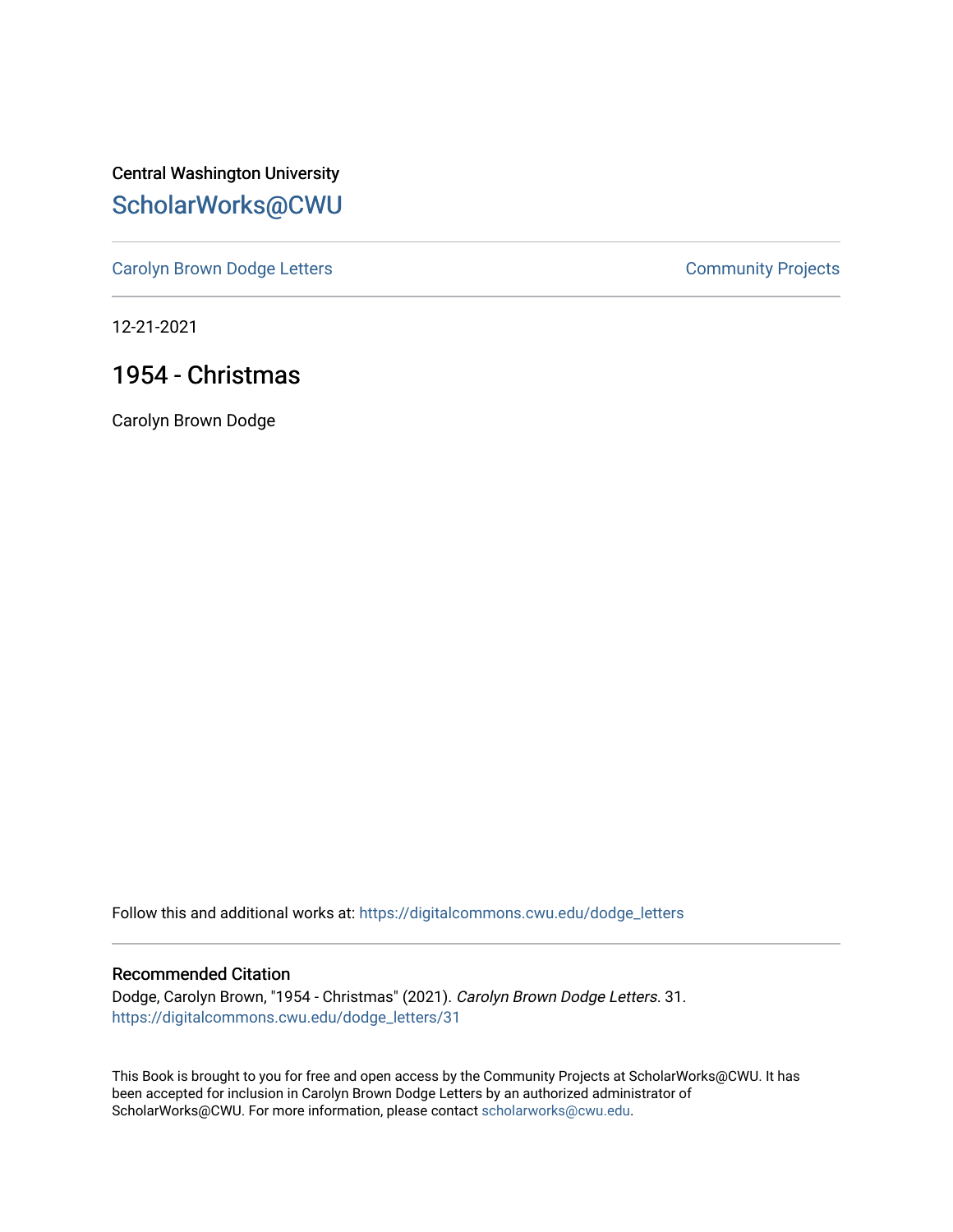## **Letter #11 (Christmas card, first written with black ink then with pencil)**

## **Printed text on card:**

The Season's Greetings

The Season's **Greetings** With every wish For your Happiness

**Actual Letter**

Carolyn, Dodge,

Jack, Bill & Bob.

I'm on duty – its nearing morning and the next bell that rings will start my morning rounds. I have eleven patients — and four babies. I came on at eleven & seven will see me ready & willing to go home & get some sleep. I haven't been so sleepy. Coffee has helped & the fact that I had something to do much of the time has helped speed the night for me. I'll go home, get breakfast, feed my chickens then roll into bed until near noon. Got most of my Saturday's work done. Have had a quiet week at home. Caught up on book work, even – Isn't that quite a thing? That is – account look. Of course – Guernsey stuff goes on  $\&$  on.

Its Saturday night at change of ink. I finished my night, went home & slept 'til noon then to town. At 6:30 P.M. I got a call to special again. Not expecting to work I really wasn't prepared as far as sleep is concerned. Besides we had a special dinner on. But after some thot I decided Dodge & the boys should be in bed by eleven anyway. So we went to our dinner and then came home at 10:30 & to work by eleven. Our dinner was fun. I fixed the meat, she furnished the rest. We had had some banties that were a nuisance in the barn. We killed ten, dressed them & tonight